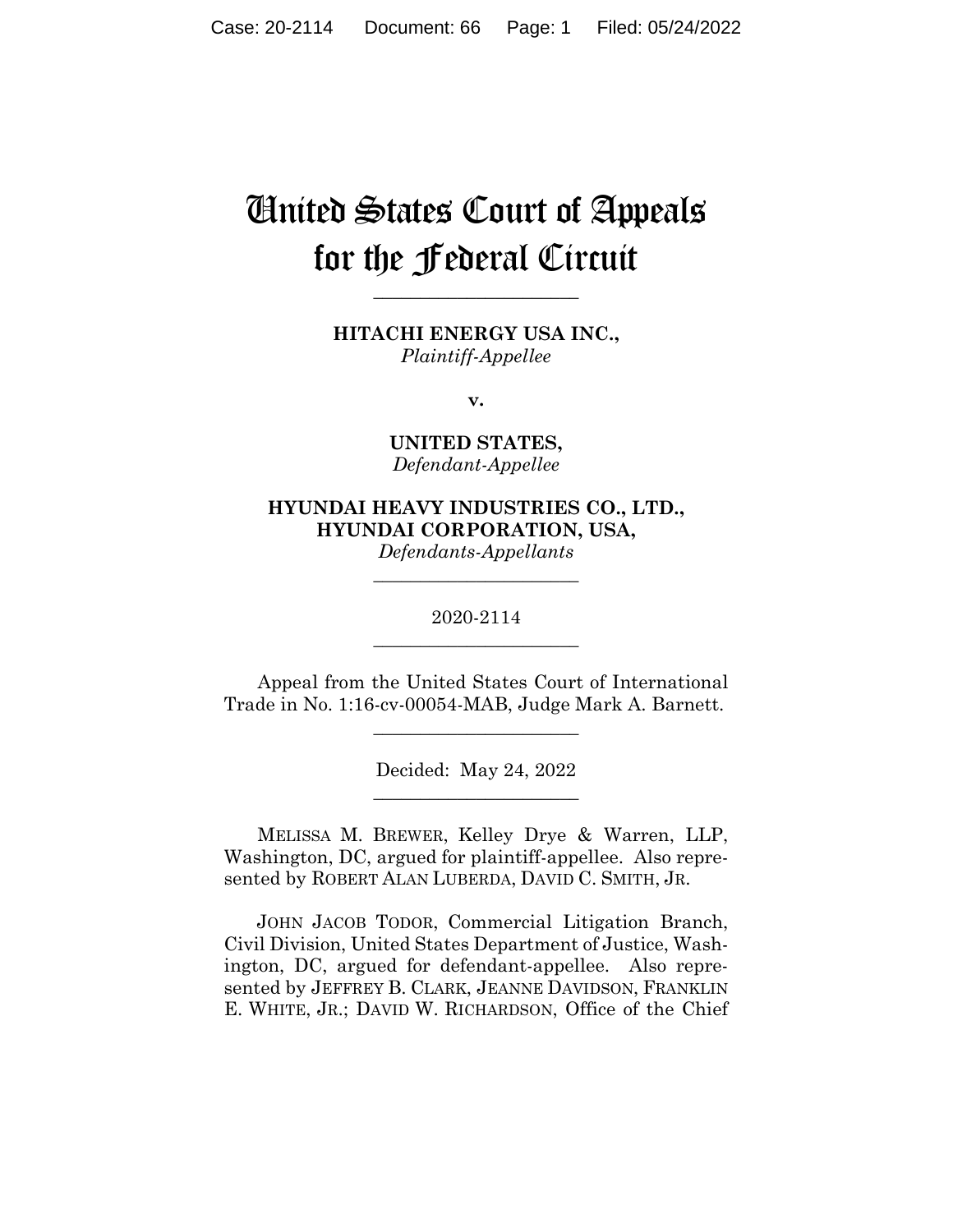Counsel for Trade Enforcement & Compliance, United States Department of Commerce, Washington, DC.

 RON KENDLER, White & Case LLP, Washington, DC, argued for defendants-appellants. Also represented by DAVID EDWARD BOND.

Before NEWMAN, LOURIE, and DYK, *Circuit Judges*.

 $\mathcal{L}_\text{max}$  and  $\mathcal{L}_\text{max}$  and  $\mathcal{L}_\text{max}$  and  $\mathcal{L}_\text{max}$ 

NEWMAN, *Circuit Judge*.

Appellants Hyundai Heavy Industries Co. and Hyundai Corporation, USA (collectively, "Hyundai") seek review of an antidumping duty determination for large power transformers imported from the Republic of Korea. This is the second administrative review ("POR2"). The results of the Original Investigation ("OI") are reported at *Large Power Transformers from the Republic of Korea: Final Determination of Sales at Less Than Fair Value*, 77 Fed. Reg. 40857 (July 11, 2012) ("Issues and Decision Memorandum").

When an administrative review is requested, the antidumping duty is redetermined. 19 U.S.C.  $\S$  1675(a)(1)(b). The first administrative review ("POR1") is reported at *Large Power Transformers from the Republic of Korea: Final Results of Antidumping Administrative Review; 2012- 2013*, 80 Fed. Reg. 17034 (Mar. 31, 2015).

The second administrative review was initiated in August 2014, and the results are reported at *Large Power Transformers from the Republic of Korea: Final Results of Antidumping Duty Administrative Review; 2013-2014*, 81 Fed. Reg. 14087 (Mar. 16, 2016). This determination was subject to four appeals to the Court of International Trade, with three remands to the Department of Commerce ("Commerce"). The court's final decision, reported at *ABB*,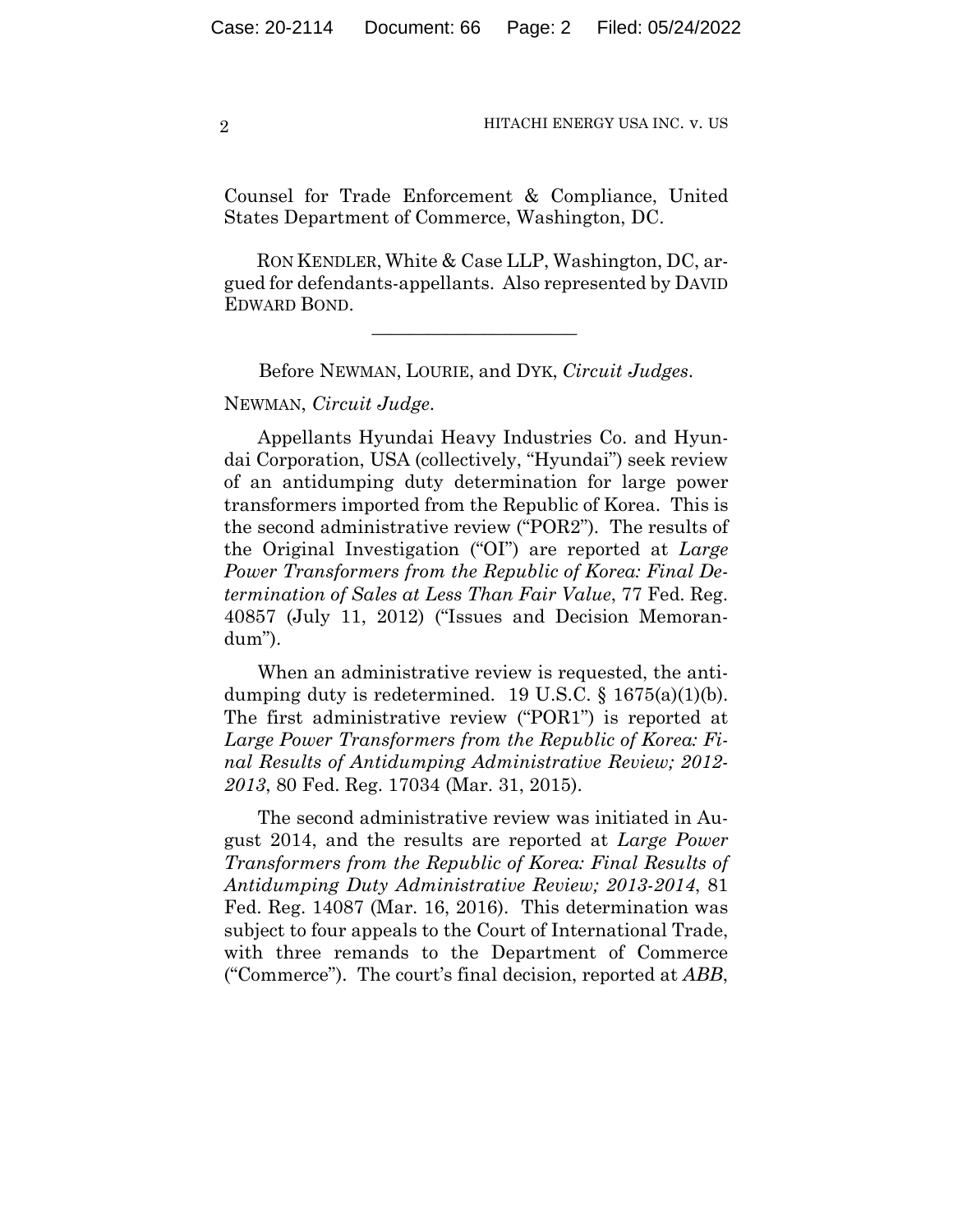*Inc.*, *v. United States*, 443 F. Supp. 3d 1354, 1357 (Ct. Int'l Trade 2020), is the subject of this appeal.<sup>1</sup>

This appeal of the second review concerns the application of 19 U.S.C. § 1677m(d), which requires Commerce to notify and permit a party to remedy or explain any deficiency in information provided during an investigation. Commerce asserts that this statute did not apply to the circumstances herein; thus Commerce did not permit Hyundai to provide additional information relevant to Commerce's change of methodology concerning normal value and sales price of service-related revenue. Commerce then applied an adverse inference and partial facts available to increase the dumping margin.

We conclude that Commerce erred in its statutory compliance as a matter of law, and we remand for redetermination of the antidumping duty applied to Hyundai's imports, based on the calculation of service-related revenue. Hyundai has the statutory right to correct the deficiencies that led to the application of adverse inferences and partial facts available.

#### **BACKGROUND**

An antidumping duty may be levied on imported products that are sold or likely to be sold in the United States at less than fair value, when such sales threaten or cause material injury to a domestic industry. 19 U.S.C. § 1673.

<sup>&</sup>lt;sup>1</sup> There have been third, fourth, and fifth administrative reviews, and appeals of the third and fifth administrative reviews previously reached the Federal Circuit. The subject matter of those appeals is unrelated to the issue now before us. *See Hyundai Heavy Indus. Co., Ltd. v. United States*, 819 Fed. Appx. 937 (Fed Cir. 2020) (third review); *Hyundai Elec. & Energy Sys. Co., Ltd. v. United States*, 15 F.4th 1078 (Fed. Cir. 2021) (fifth review).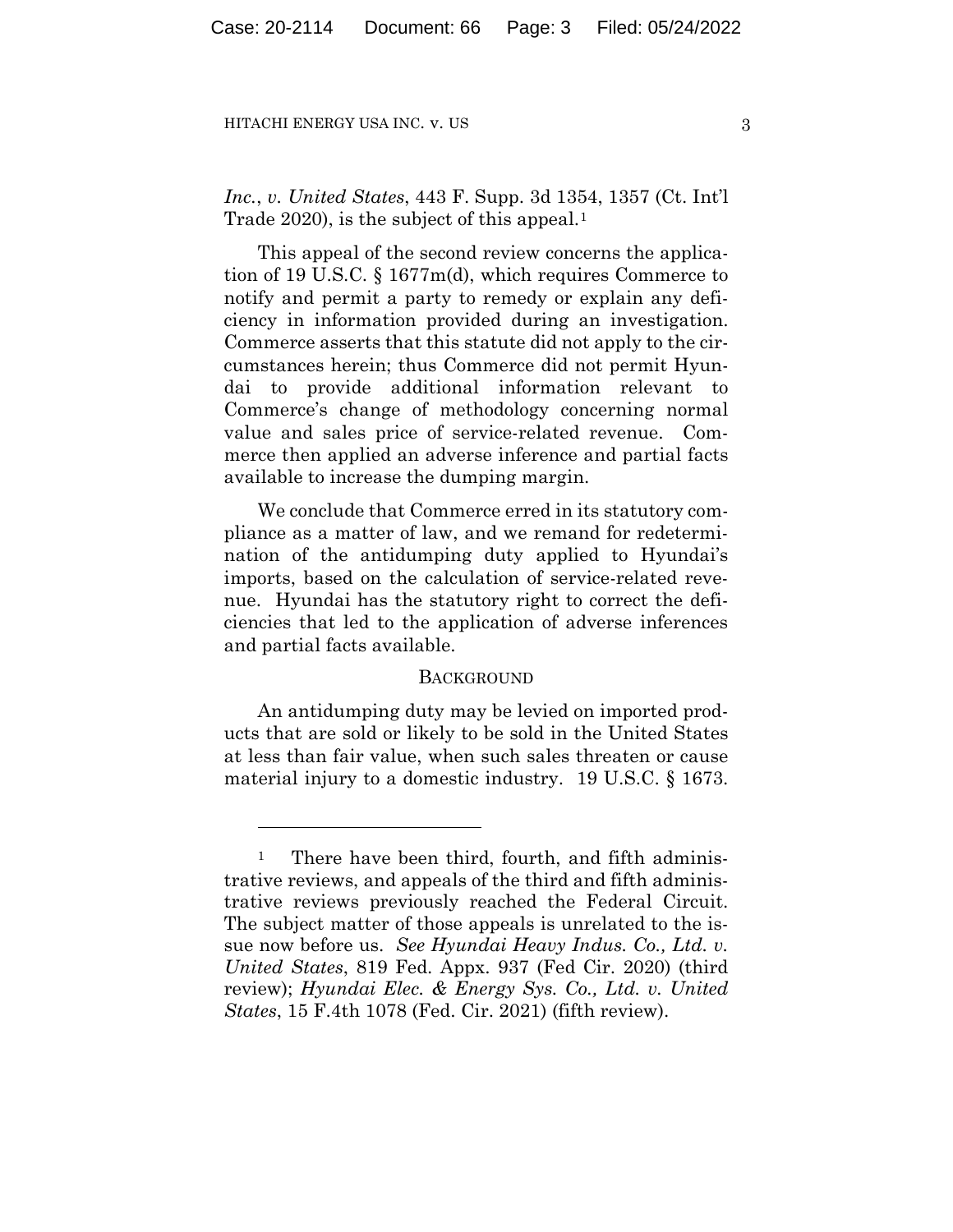To determine whether an imported product is sold at less than fair value, Commerce determines the normal value of the product in the home market, and the export (sales) price in the United States. 19 U.S.C.  $\S$   $1675(a)(2)(A)$ , 1677(b)(a). "Normal value" is "the price at which the foreign like product is first sold . . . for consumption in the exporting country." 19 U.S.C.  $\S 1677b(a)(1)(B)(i)$ .

This appeal concerns methodology for valuation of service-related revenue associated with Korean large power transformers, in determining normal value and sales price. In POR2, on a first appeal of Commerce's decision, the Court of International Trade remanded this issue to Commerce, at the Government's request. In response, Commerce changed its methodology for determination of service-related revenue.

Hyundai then asked Commerce for permission to provide additional data and information. Hyundai wrote: "With respect to the factual flaws discussed above, the Department should reopen the record and issue a supplemental questionnaire to collect information regarding the New Test for service-related revenue." Appx10067.Hyundai proposed "If the Department continues to apply the New Test, it must provide Hyundai with an opportunity to place relevant information on the record, by issuing a supplemental questionnaire." *Id.* at 10069. Commerce denied the request, and calculated the antidumping margin based on the original information.

Hyundai reported service-related revenue in accordance with the Commerce questionnaire. *Antidumping Duty Questionnaire – Hyundai Heavy Industries*, C18 (Nov. 18, 2014) *see Response to Supplemental Sections B and C Questionnaire* (Jun. 3, 2015) ("Where the terms of sale require Hyundai to perform such services, the gross unit price includes the value of services required.").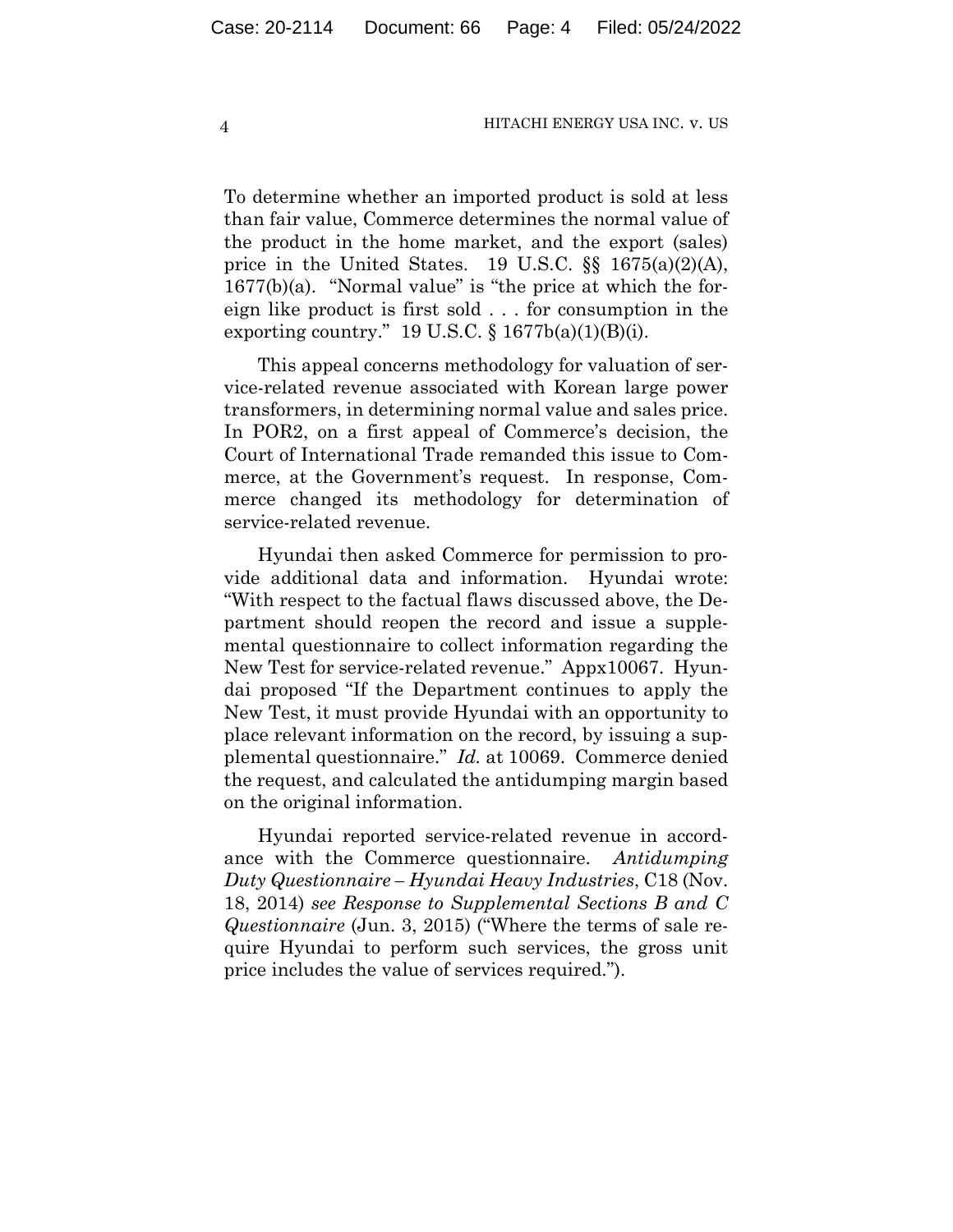In the second administrative review, Hyundai followed the same procedure as previously accepted by Commerce during the original investigation and the first administrative review. *See POR1 Final Results*, 80 Fed. Reg. at 17035. ABB Enterprise Software, Inc. (now Hitachi Energy USA, Inc., herein, "ABB") objected to this methodology, stating that it overstated the prices of Hyundai's United States sales. Commerce rejected the objection, stating that it had reviewed Hyundai's invoices and purchase orders and that Hyundai had properly responded to the questionnaire. Commerce stated:

Based on our review of the record evidence at verification and comments by interested parties, we have determined to rely upon Hyundai's reported [gross unit price] for purposes of calculating net U.S. price for its sales . . . We find that there is no evidence, based on the invoices and purchase orders examined at verification, to indicate that Hyundai has separate revenues which it has failed to report to Commerce.

Original Investigation, *Issues & Decision Memorandum*, Comment 4 (July 2, 2012) (summarized at 77 Fed. Reg. 40857 July 11, 2012).

ABB appealed to the Court of International Trade, objecting to several aspects of the Commerce procedure, including service-related revenues. Commerce requested a voluntary remand "to reconsider its application of its revenue-capping practice in this case, in light of this practice . . . [and to] evaluate whether its application of this practice is consistent with respect to both respondents." *Def.'s Suppl. Mem. Addressing Standard for Voluntary Remand*, *ABB, Inc. v. United States,* No. 1:16-cv-00054 (Ct. Int'l Trade May 19, 2017), ECF No. 79; Appx 9945. The court stated that "Commerce's concerns are substantial and legitimate" and remanded for consideration. *ABB, Inc. v.*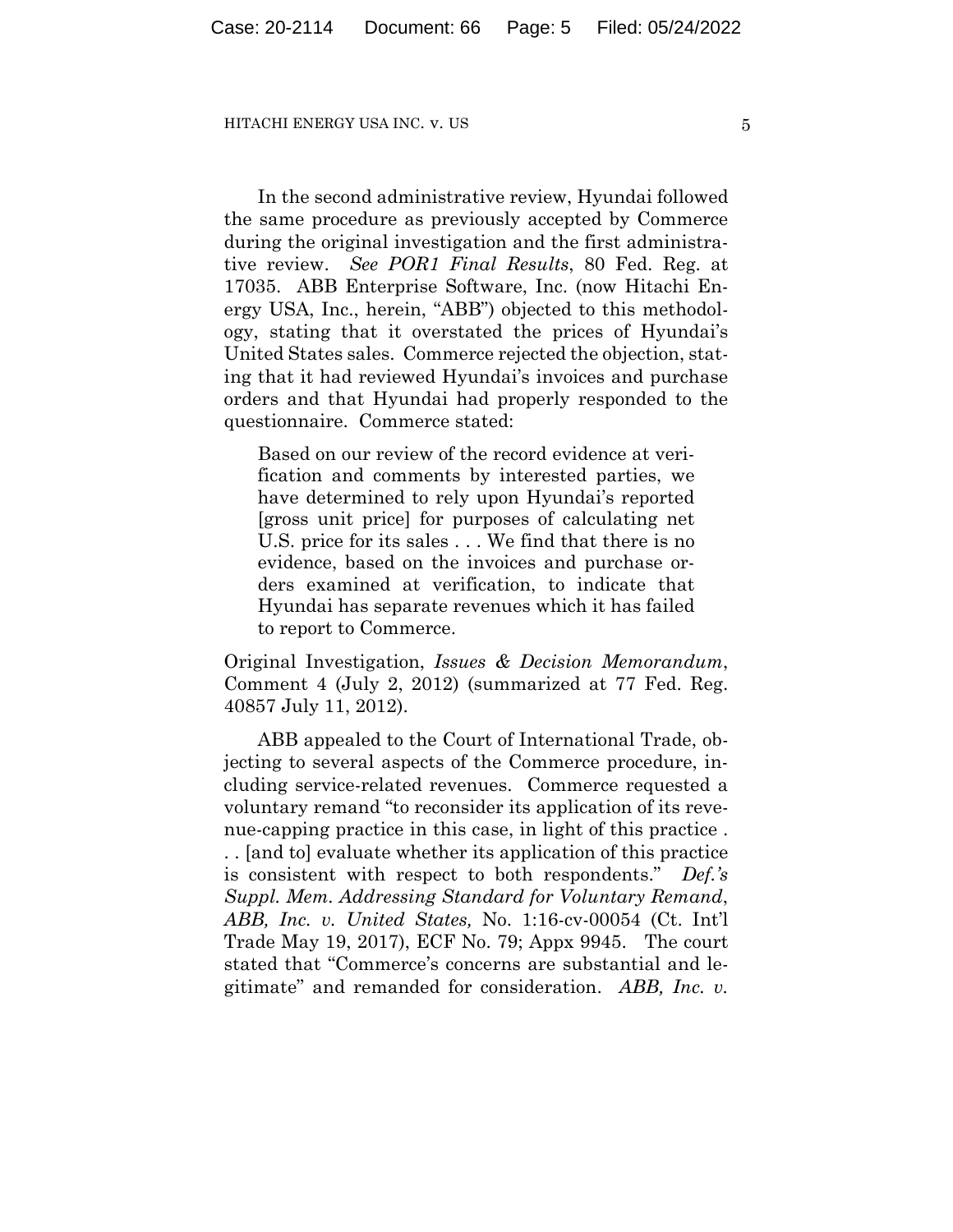*United States*, 273 F. Supp. 3d 1200, 1205 (Ct. Int'l Trade 2017).

On remand, Commerce revised its methodology for determining service-related revenue:

Commerce's capping methodology is not dependent upon whether a respondent must provide the service under the terms of sale as Hyundai contends, but whether such services were provided and whether the revenue amounts collected for the provision of such services exceed the cost of those services. Neither is Commerce's capping methodology dependent upon whether the service-related expenses and revenues are separate line-items on an invoice to the unrelated customer . . . Commerce's capping methodology, generally, may nevertheless be applied notwithstanding whether the amounts are specified in sales contracts with, or invoices to, the customer. If a respondent collects, as a portion of the final price to the customer, a portion of revenue which is dedicated to covering a service-related expense, and that service-related expense is less than the revenue set aside to cover the expense, then this is service-related revenue which is part of the material terms of sale and must be capped.

*Final Results of Redetermination Pursuant To Court Remand*, *ABB, Inc. v. United States*, No. 1:16-cv-00054 (Ct. Int'l Trade Feb. 7, 2018), ECF No. 95; Appx105-06. Commerce stated:

Hyundai cannot prevent the application of Commerce's capping methodology based on a technicality concerning whether a respondent chooses to separately itemize service-related charges in sales contracts or invoices. Commerce's determination in this remand redetermination is not a change in methodology, but is instead an appropriate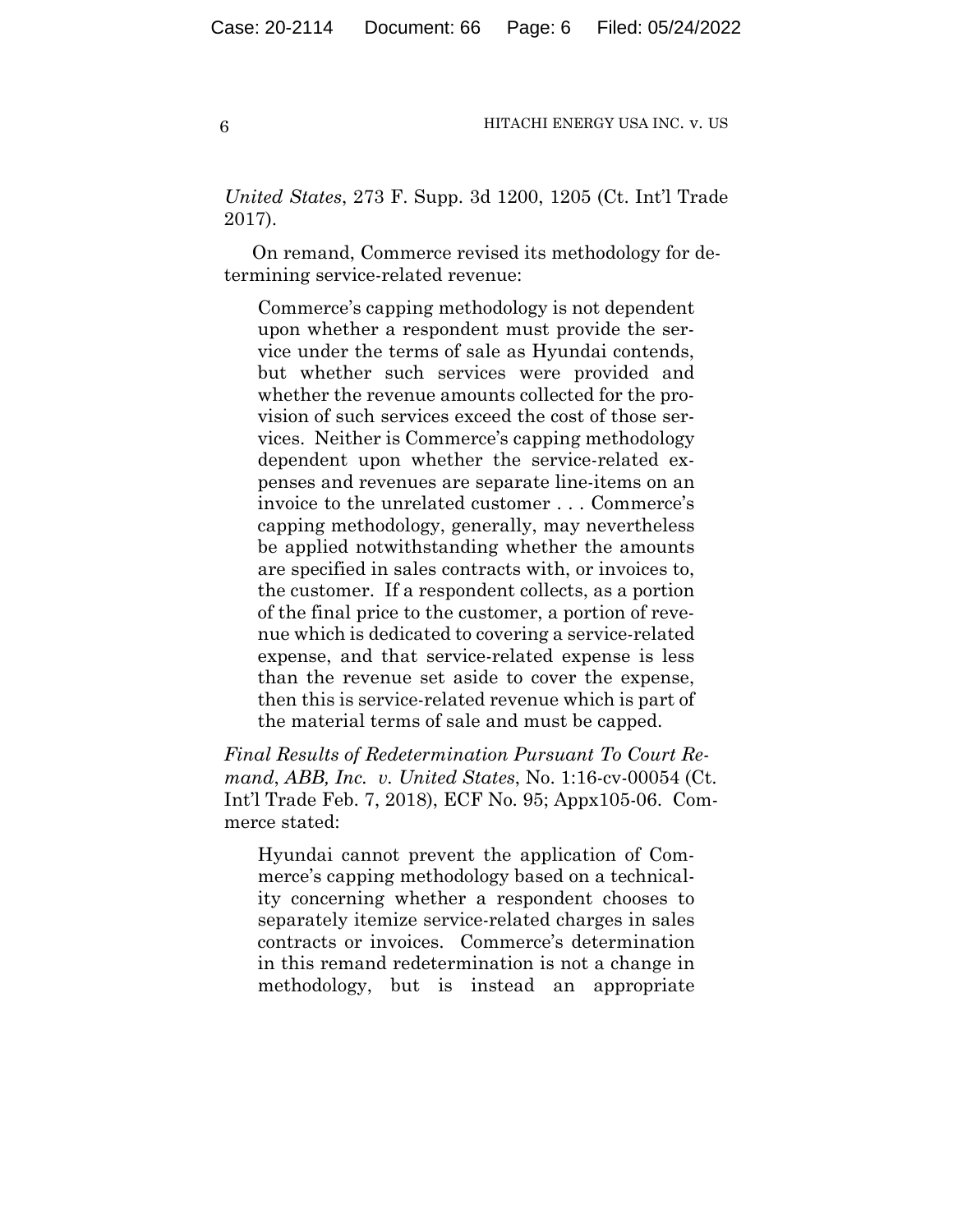application of our capping methodology pursuant to the statute and past practice.

#### Appx106.

Commerce changed the way it was evaluating the data, for these changes required identification of which services were provided, and cost and price information regardless of whether they were separately negotiated or part of the sales price. Since Commerce found Hyundai's original submissions inadequate to determine the service-related revenue in this adjusted manner, Hyundai requested permission to provide additional information in conformity with 19 U.S.C. § 1677m(d). *See Letter from Hyundai Heavy Indus. Co. to Wilbur L. Ross, Jr., Secretary of Commerce,*  Case No. A-580-867 (Dep't of Commerce Jan. 16, 2018) (*Requesting Reopening of the Record in Order to Submit New Information*); Appx10064-100102. The statute provides:

## (d) **Deficient submissions**.

If the administering authority or the Commission determines that a response to a request for information under this subtitle does not comply with the request, the administering authority or the Commission (as the case may be) shall promptly inform the person submitting the response of the nature of the deficiency and shall, to the extent practicable, provide that person with an opportunity to remedy or explain the deficiency in light of the time limits established for the completion of investigations or reviews under this subtitle.

# 19 U.S.C. § 1677m(d)

In its first remand Commerce applied a new test. As described by Hyundai, "Under the New Test, which the Department now seeks to apply in the Draft Remand, servicerelated revenue exists if certain sales documents identified revenue for the service, regardless of whether Hyundai was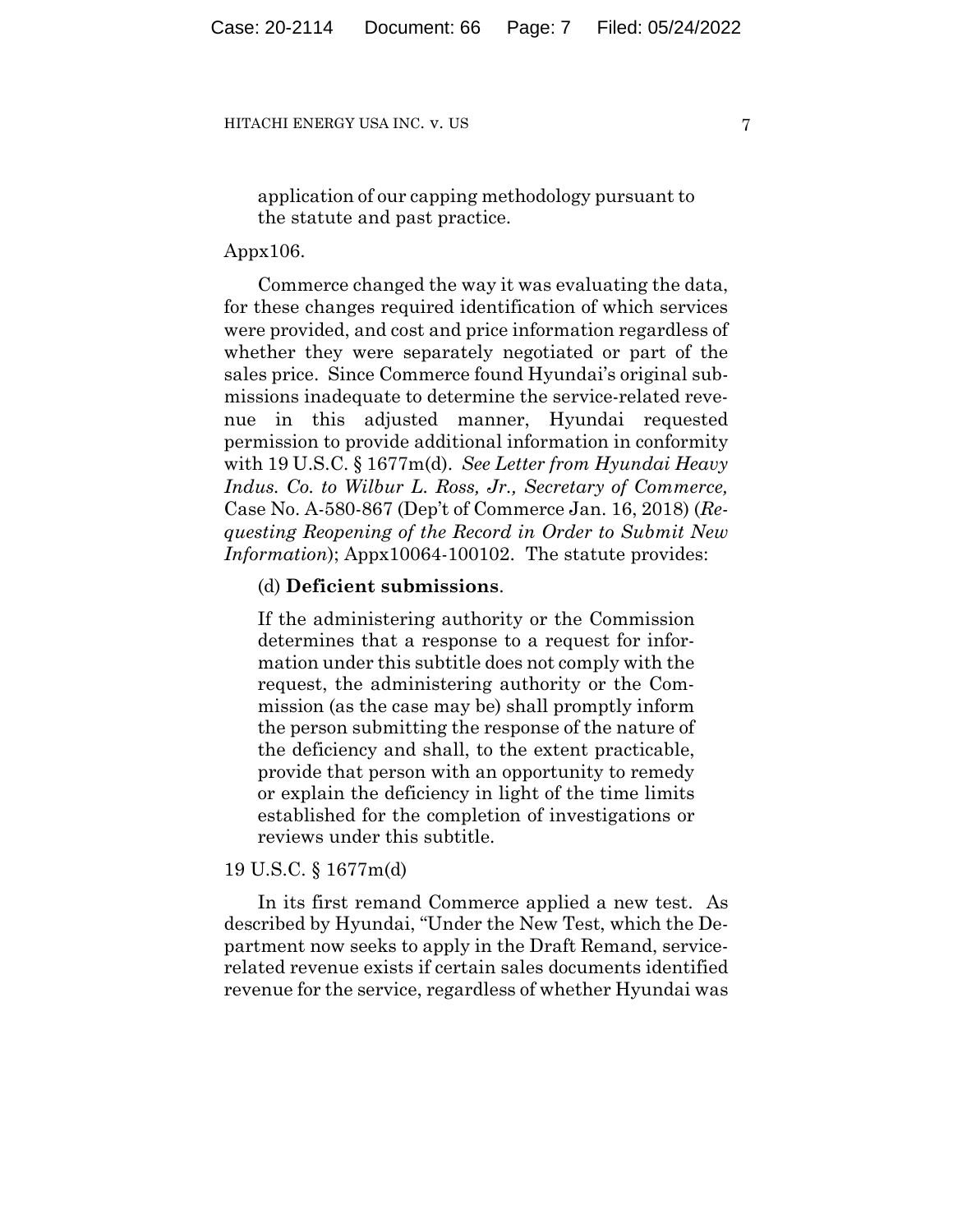required to provide the service under the terms of sale." Appx10069. Commerce applied its new method of determining whether service-related revenue existed for Hyundai, and then "the Department immediately states that 'information is missing from the record due to Hyundai's failure to report service-related revenues' and that this justifies the application of partial facts available." *Id.*

In its request to submit additional information, Hyundai stated that "the Department appears to view its Original Test for service-related revenue to be incorrect. Reopening the factual record is therefore not only within the Department's discretion, it is necessary." *Id*. at 10085. Denying Hyundai's request to provide additional information, Commerce stated that its "determination in this remand redetermination is not a change in methodology, but is instead an appropriate application of our capping methodology pursuant to the statute and past practice." *Id.* at 106. Commerce characterizes Hyundai's responses as "avoidance," stating that "Hyundai cannot prevent the application of Commerce's capping methodology based on a technicality concerning whether a respondent chooses to separately itemize service-related charges in sales contracts or invoices." *Id.*

Commerce found that "Hyundai failed to cooperate to the best of its ability by not providing the information requested. Therefore, partial adverse facts available is warranted." *Id.* at 108. Commerce then determined the normal value and sales price for service-related revenue, on adverse inference and partial facts available, and increased Hyundai's dumping margin to 25.51 percent. *Id.* at 116. Commerce acknowledged Hyundai's request to reopen the investigation and allow the submission of information related to the new methodology but did not respond, stating only that Hyundai failed to cooperate. *Id.* at 108.

Hyundai appealed, stating that "the Department's conclusions rest on the unreasonable assertion that Hyundai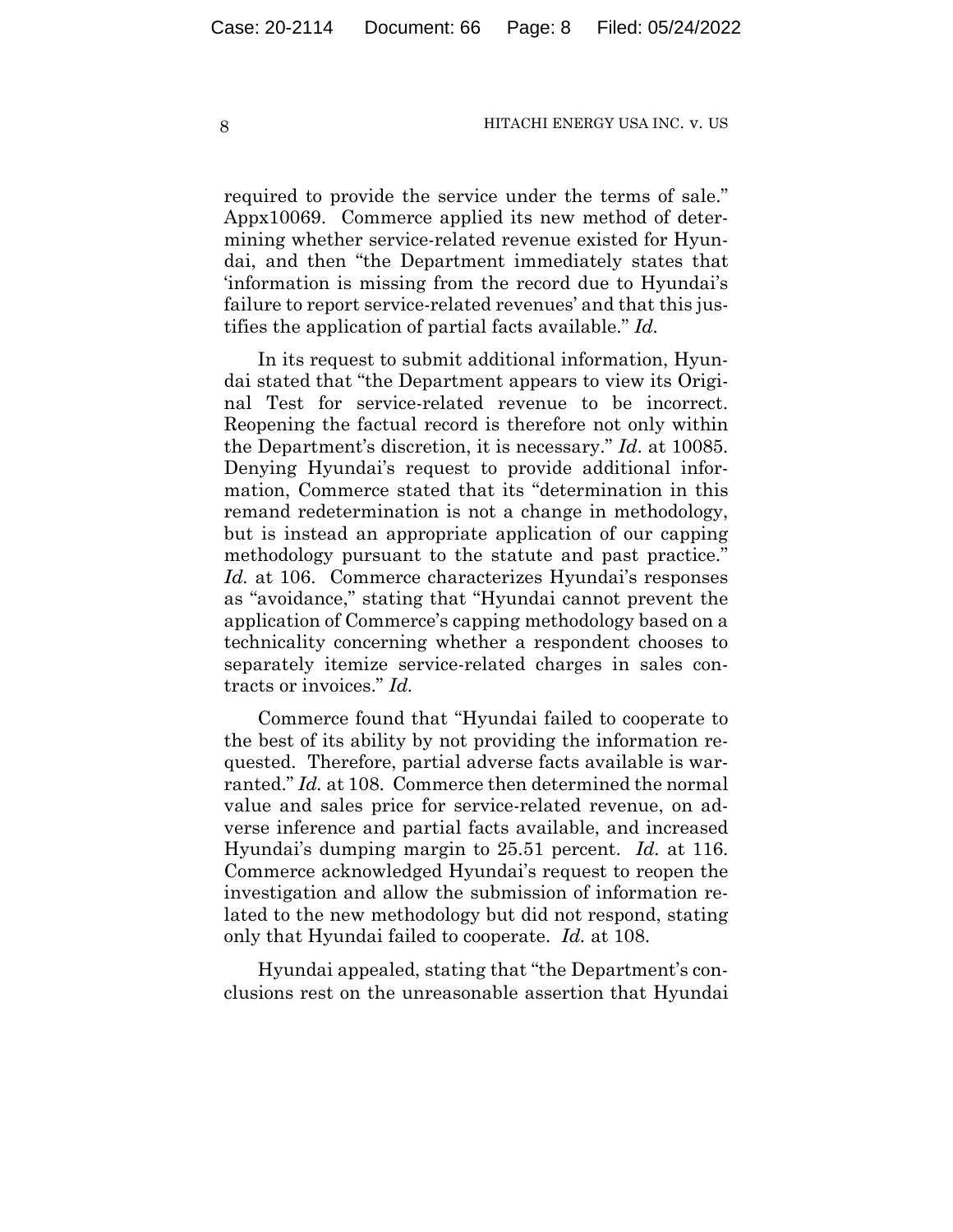should have known that the Department would retroactively revise its test with respect to service-related revenue two years after it issued the Final Results." *Defendant-Intervenors' Comments in Opposition to the Final Results of Redetermination Pursuant to Court Remand*, *ABB Inc. v. United States*, No. 1:16-cv-00054 (Ct. Int'l Trade Mar. 20, 2018), ECF No. 106. It is not disputed that Hyundai responded fully to Commerce's questionnaire.

Hyundai also argued that the additional information Commerce was requesting was contained in previously submitted "invoices listing separate line items for services[.]" Final *Results of Redetermination Pursuant to Court Remand*, *ABB Inc. v. United States*, No. 1:16-cv-00054 (Ct. Int'l Trade Apr. 26, 2019), ECF No. 150; Appx41-42. However, Commerce refused to consider information from this source, stating that Hyundai "did not alert" Commerce to "invoices listing separate line items for services" and therefore "failed to cooperate to the best of its ability." *Id.* at 41-42.

The Court of International Trade observed that § 1677m(d) requires Commerce to notify and permit remedy of any deficiency: "The Government further argues that Commerce did not have an obligation to comply with § 1677m(d) because the agency was not aware of the deficiencies in Hyundai's reporting until it discovered the underlying information evincing Hyundai's misreporting for the first time at verification."2 *ABB Inc. v. United States*,

<sup>&</sup>lt;sup>2</sup> "Verification" is conducted, 19 U.S.C.  $\S 1677m(i)(3)$ , by visiting the foreign company's facilities to review "all files, records and personnel" relevant to the inquiry. *See* 19 C.F.R. § 351.307(d). Commerce conducted onsite verification at Seoul and Ulsan, Korea from July 16 through July 24, 2015. Mem. from Dep't of Commerce to File, Case No.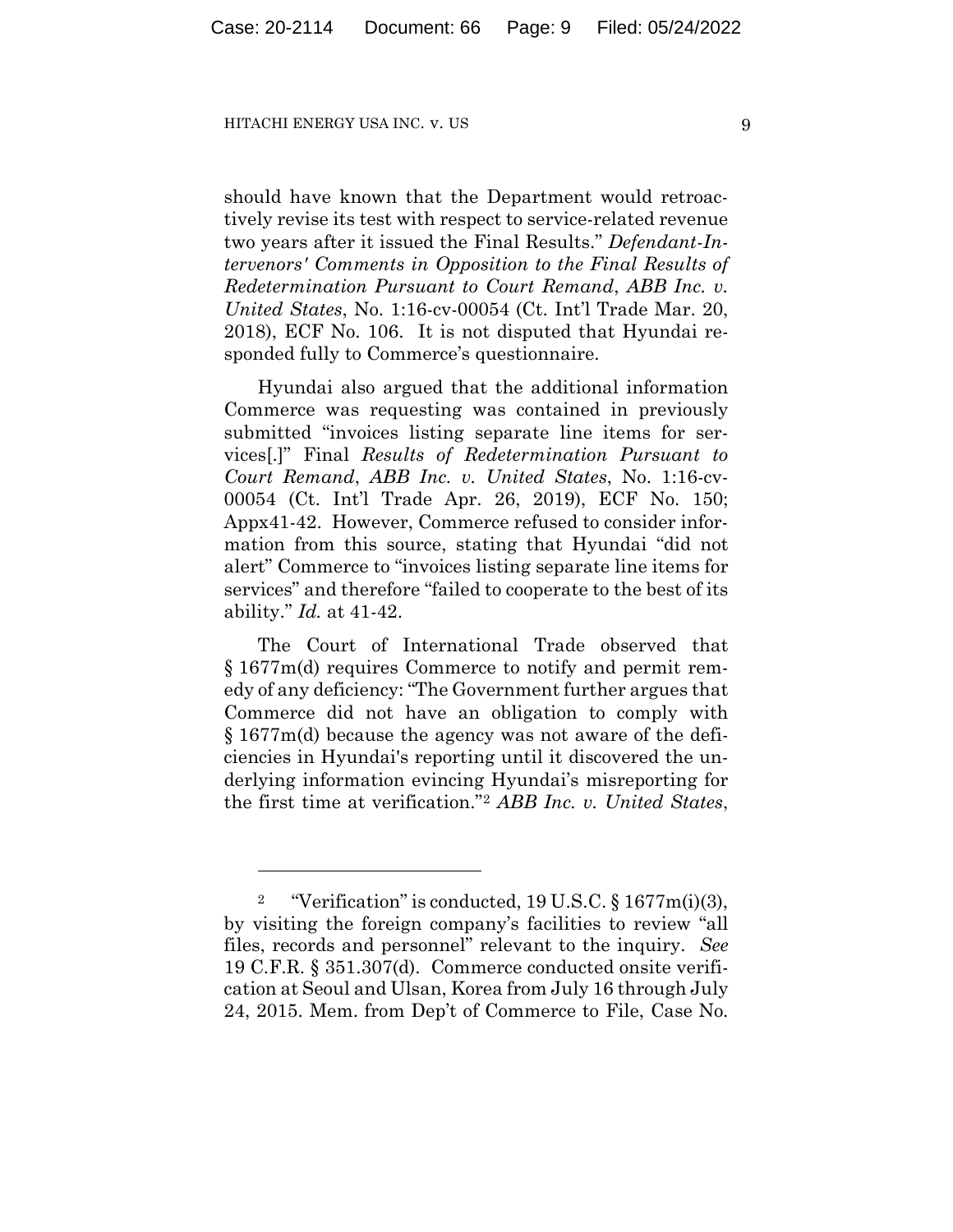355 F. Supp. 3d 1206, 1216 (Ct. Int'l Trade 2018). The court stated: "When a respondent provides seemingly complete, albeit completely inaccurate, information, § 1677m(d) does not require Commerce to issue a supplemental questionnaire seeking assurances that the initial response was complete and accurate." *Id.* at 1222.

However, the court found: "It was not until Commerce sorted through Hyundai's sales documentation that the agency recognized that Hyundai's documentation was inconsistent with its reporting." *Id.* The court concluded, "under these circumstances, Commerce was not statutorily mandated to provide Hyundai a subsequent opportunity to remedy the deficiency." *Id*. at 1223.

The court remanded for redetermination, explaining that Commerce had impermissibly relied on internal Hyundai communications as evidence of service-related revenue. *Id*. The remand included instructions "that the agency may not apply its capping methodology to those transactions or services for which Commerce relied only on internal communications among Hyundai employees or affiliates" to determine service-related revenue. *Id.*

In response to this second remand, Commerce applied the court's ruling that Hyundai's internal communications were not evidence of service-related revenue. *Final Results of Redetermination Pursuant to Court Remand ABB Inc. v. United States,* No. 1:16-cv-00054 (Ct. Int'l Trade Apr. 26, 2016), ECF No. 150; Appx46. Commerce accepted Hyundai's argument that certain revenues were not service related, and Commerce did not apply the "capping" methodology to these revenues. "The documentation for SEQU 1 does not contain any service-related revenue." *Id.* at 42.However, Commerce did not accept Hyundai's

A-580-867 (Dep't of Commerce Aug. 31, 2015) (on file with author). Appx9264.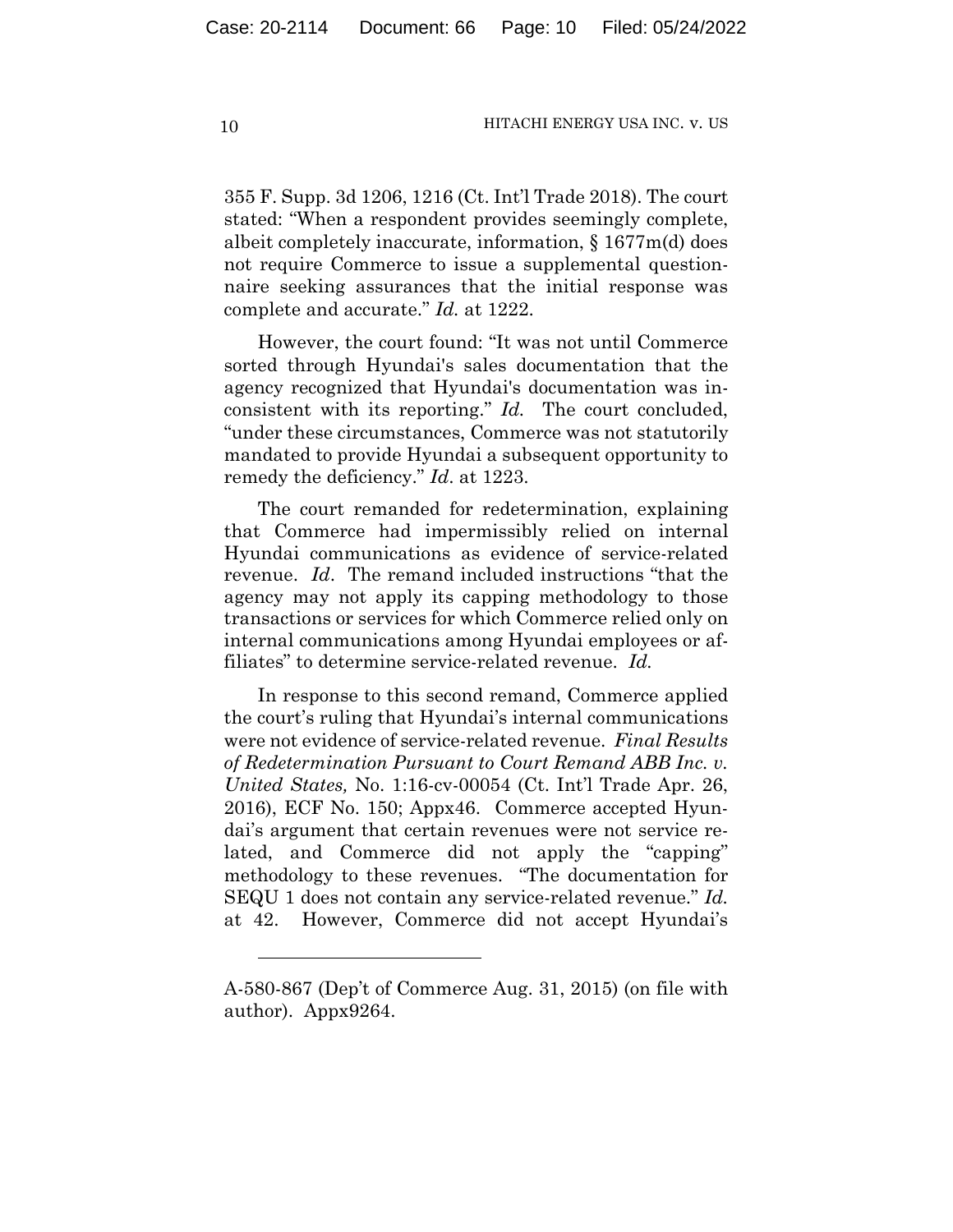renewed request for permission to provide additional information on service-related revenue to comport with Commerce's new procedures.

Based on the continued application of adverse facts available, and applying changes to other factors, Commerce assessed a dumping margin of 16.58 %. *Id.* at 57. On Hyundai's appeal, the court again remanded to Commerce on issues not challenged on this appeal. On this remand, Commerce addressed those issues and set the dumping margin at 16.13%. *Final Results of Redetermination Pursuant to Court Remand*, *ABB Inc. v. United States,* No. 1:16-cv-00054 (Ct. Int'l Trade Apr. 14, 2020), ECF No. 182; Appx4-14. Hyundai appealed a fourth time, and the court sustained Commerce's Third Remand Results. *ABB, Inc. v. United States*, 437 F. Supp.3d 1289 (Ct. Int'l Trade 2020).

Now, before us, Hyundai presses its objection to Commerce's refusal to allow correction of any deficiencies in the information previously submitted, as required by 19 U.S.C. § 1677m(d). We conclude that Hyundai is correct that the statute requires the opportunity to remedy any deficiencies in the information of record.

#### DISCUSSION

# *Standard of Review*

On appeal of a decision of the Court of International Trade concerning an antidumping duty determination of the Department of Commerce, we review the decision of Commerce on the same standard that is applied by the Court of International Trade. "Commerce's determination should therefore be upheld unless it is unsupported by substantial evidence on the record or is not in accordance with law." *Dupont Teijin Films USA, LP v. United States*, 407 F.3d 1211, 1215 (Fed. Cir. 2005); *see also SNR Roulements v. United States*, 402 F.3d 1358, 1361 (Fed. Cir. 2005).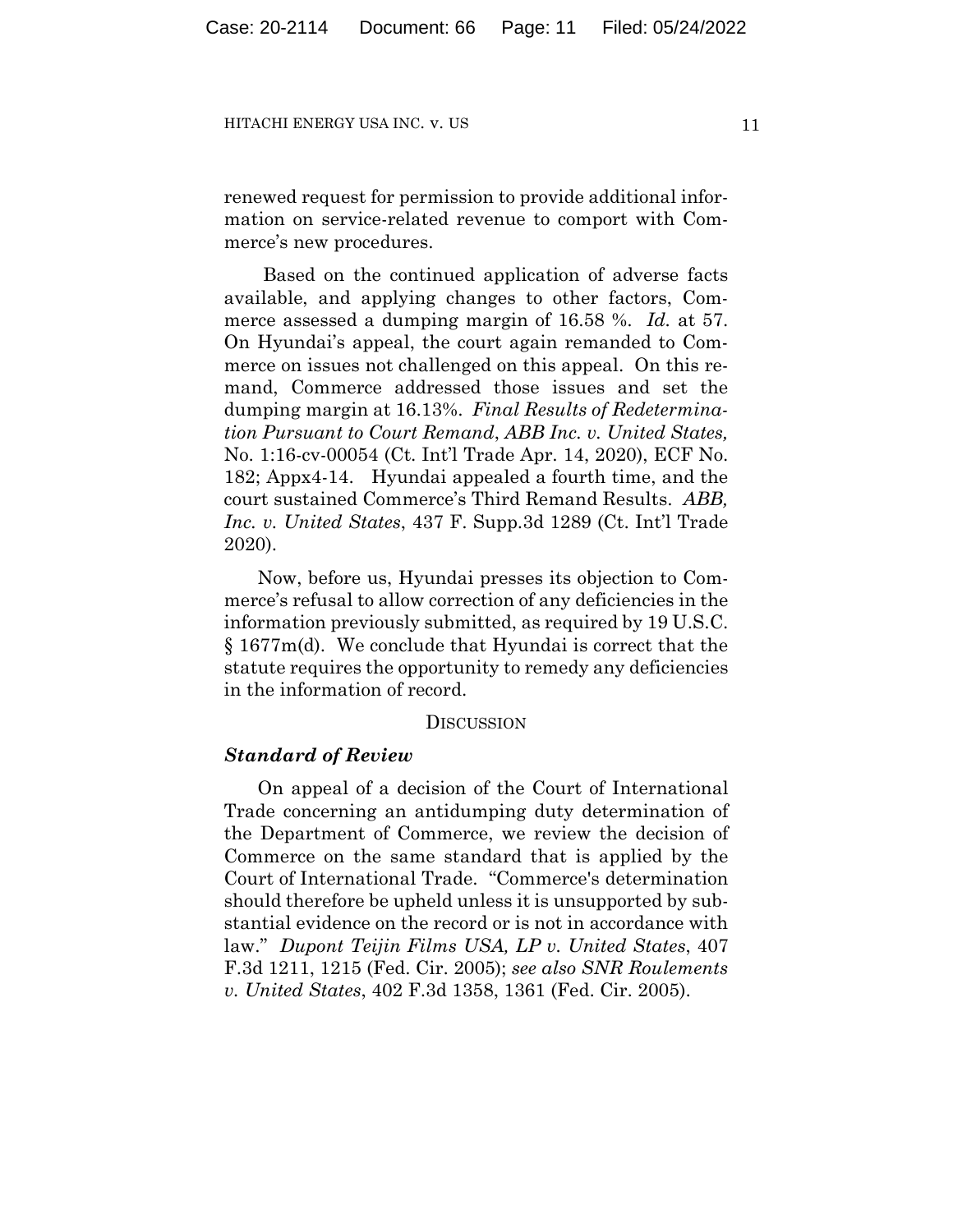"[T]his court must review the entire record for substantial evidence and compliance with the law. Substantial evidence is 'such relevant evidence as a reasonable mind might accept as adequate to support a conclusion.'" *Am. Silicon Techs. v. United States, 334 F.3d 1033, 1036-37*  (Fed Cir. 2003) (citing *Universal Camera Corp. v. N.L.R.B.,* 340 U.S. 474, 477 (1951)). "The court shall hold unlawful any determination, finding, or conclusion found . . . to be unsupported by substantial evidence on the record, or otherwise not in accordance with law[.]" 19 U.S.C. §  $1516a(b)(1)(B)(i)$ .

#### *The Issues on Appeal*

Hyundai appeals three rulings of Commerce that were sustained by the Court of International Trade: (1) Commerce's refusal to permit Hyundai to remedy the announced deficiency in reported information about servicerelated revenue, as required by 19 U.S.C.  $\S$  1677m(d); (2) Commerce's ruling that Hyundai had not cooperated to the best of its ability, thereby supporting use of adverse inferences, 19 U.S.C. § 1677e(b); and (3) Commerce's use of adverse facts available in these circumstances.

# **A**

#### **Hyundai's Request to Supplement the Record**

Hyundai's request to supplement the record is in accordance with law. After Commerce modified its methodology for determination of service-related revenue after the first remand, Hyundai sought to provide data and information related to the new methodology. *See Final Results of Redetermination Pursuant to Court Remand*, *ABB Inc. v. United States*, No. 1:16-cv-00054 (Ct. Int'l Trade Apr. 26, 2019), ECF No. 150; Appx28-57.

Hyundai states that its record documents already showed the break-out information now required by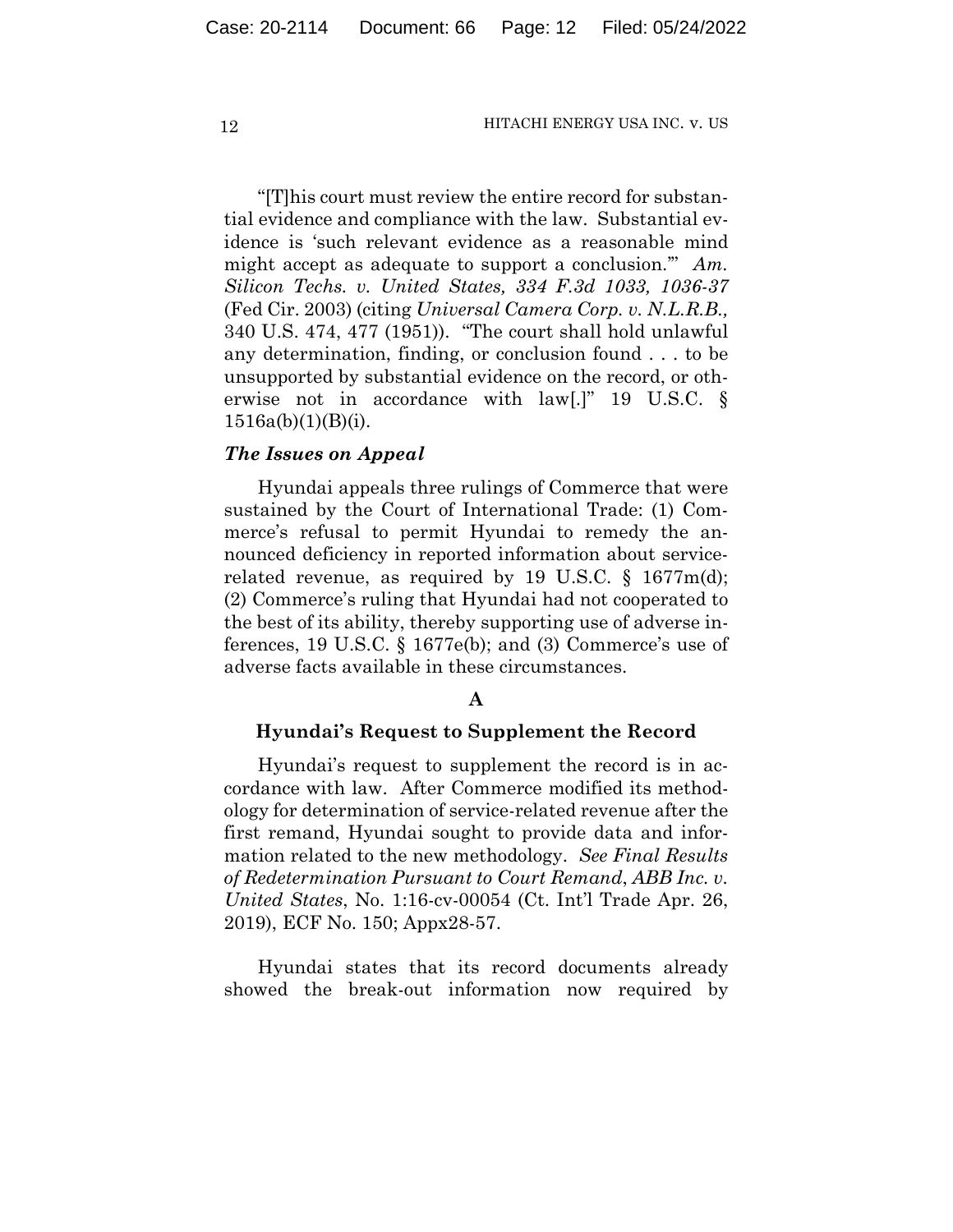Commerce. In response to Commerce's original questionnaire and "consistent with prior segments of this proceeding," Hyundai separately reported service-related revenue where there existed "a separate purchase order for . . . the transformer (*e.g.*, supervision) but that related to the transformer." *Letter from Hyundai to Commerce Re: Antidumping Administrative Review of Large Power Transformers from Korea - Response to Sections B and C Questionnaires* (Jan. 26, 2015); Appx2408. Hyundai explained that the relevant service-related revenue was provided in separate fields as Commerce had requested. "ADDPOPRU is sales amount under a separate purchase order for services that were not included in the purchase order for the transformer (*e.g.*, supervision), but that are related to the transformer. ADDPOEXPU is the expense associated with the additional services." *Id.*

In response to Hyundai's submission, Commerce sent a supplemental questionnaire directed to several items. *U.S. Department of Commerce, Supplemental Questionnaire for Sections B and C of Hyundai Heavy Industries and Hyundai Corporation USA's Responses to the Antidumping Duty Questionnaire* (May 22, 2015); Appx6140. Hyundai responded to each question. Concerning service-related revenue, Hyundai explained, "Where the terms of sale require Hyundai to perform such services, the gross unit price includes the value of services required." *Hyundai Heavy Industries Co, Ltd., Antidumping Administrative Review of Large Power Transformers from South Korea - Response to Supplemental Sections B and C Questionnaires* (Jun. 3, 2015); Appx6162.

Commerce had previously rejected ABB's objections to Hyundai's responses in Commerce's initial action on the second administrative review: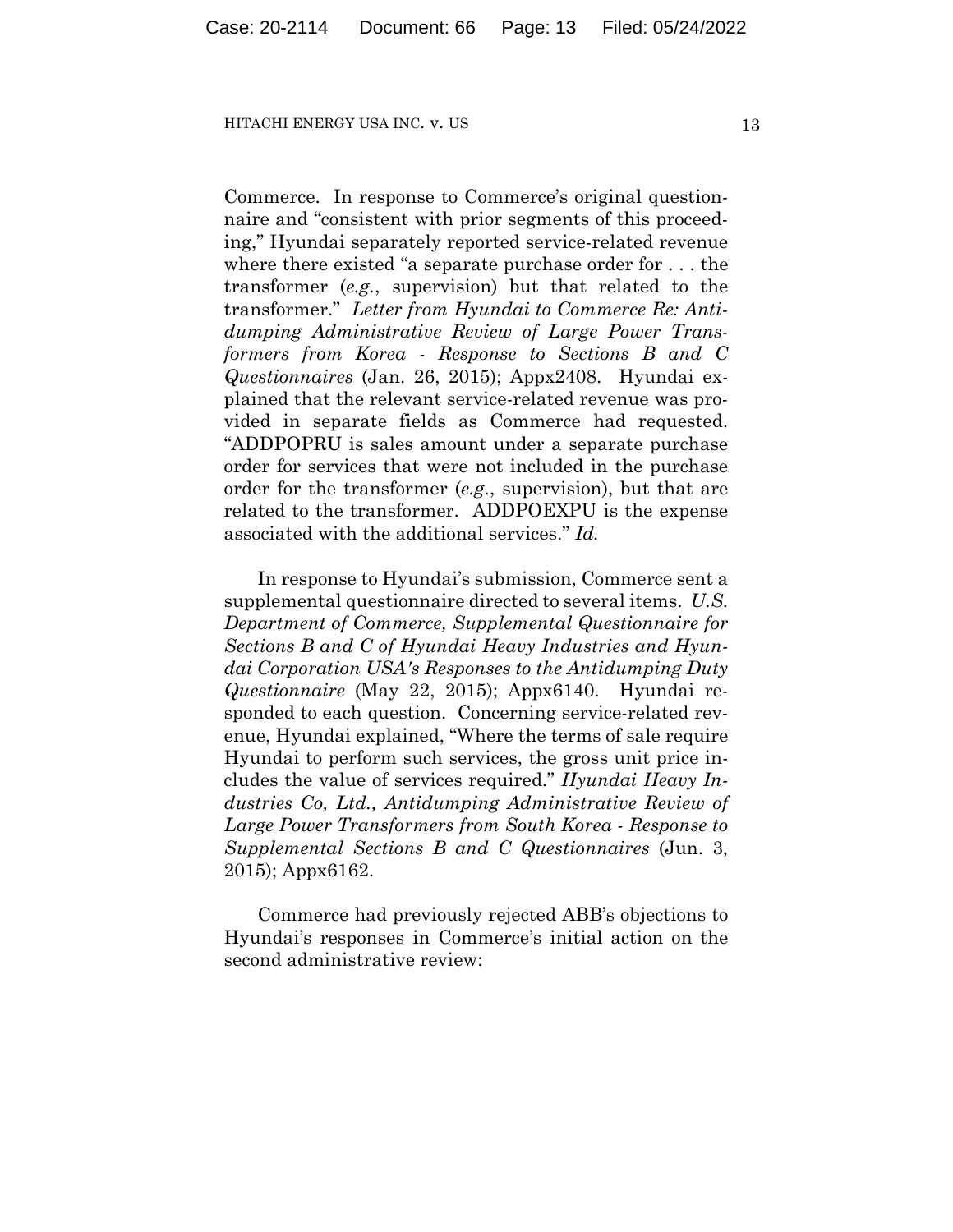We cannot conclude that necessary information is not available on the record, nor can we find that Hyundai withheld information requested by the Department, that it failed to provide such information in the form or manner requested, that it acted to significantly impede the proceeding, or that it provided requested information that could not be verified.

*Issues and Decision Memorandum for Final Results of Antidumping Duty Administrative Review: Large Power Transformers from the Republic of Korea*: 2013-2014, Comment 15 (Mar. 8, 2016); Appx9649. Commerce stated that Hyundai's documentation "show[s] no indication that Hyundai improperly reported its sales data." *Id.*

These findings cannot be reconciled with Commerce's later ruling that Hyundai had "not cooperate[d] to the best of its ability." Commerce supported its refusal to permit Hyundai to provide additional information, by stating that Hyundai had not previously provided information to the best of its ability: "We have determined not to allow Hyundai to submit such information because Hyundai had [ample] opportunity to submit the factual information during the course of the original proceeding, pursuant to 19 CFR 351.301." *Letter from Dep't of Commerce to Hyundai Heavy Industries Co., Ltd. & Hyundai Corporation USA, Re: Remand Order of the U.S. Court of International Trade for ABB Inc. v. United States* concerning *Antidumping Duty Administrative Review of Large Power Transformers from the Republic of Korea; 2013- 2014: Request to Submit Service-Related Revenue Data from Hyundai Heavy Industries Co., Ltd. and Hyundai Corporation USA*, No. 1:16-cv-00054, Slip Op. 18-156 (Mar. 22, 2019); Appx10368.

After the first remand, Commerce determined that service-related revenue would no longer be defined by the terms of the sale as it was in the original investigation, the first review, and the initial findings of the second review.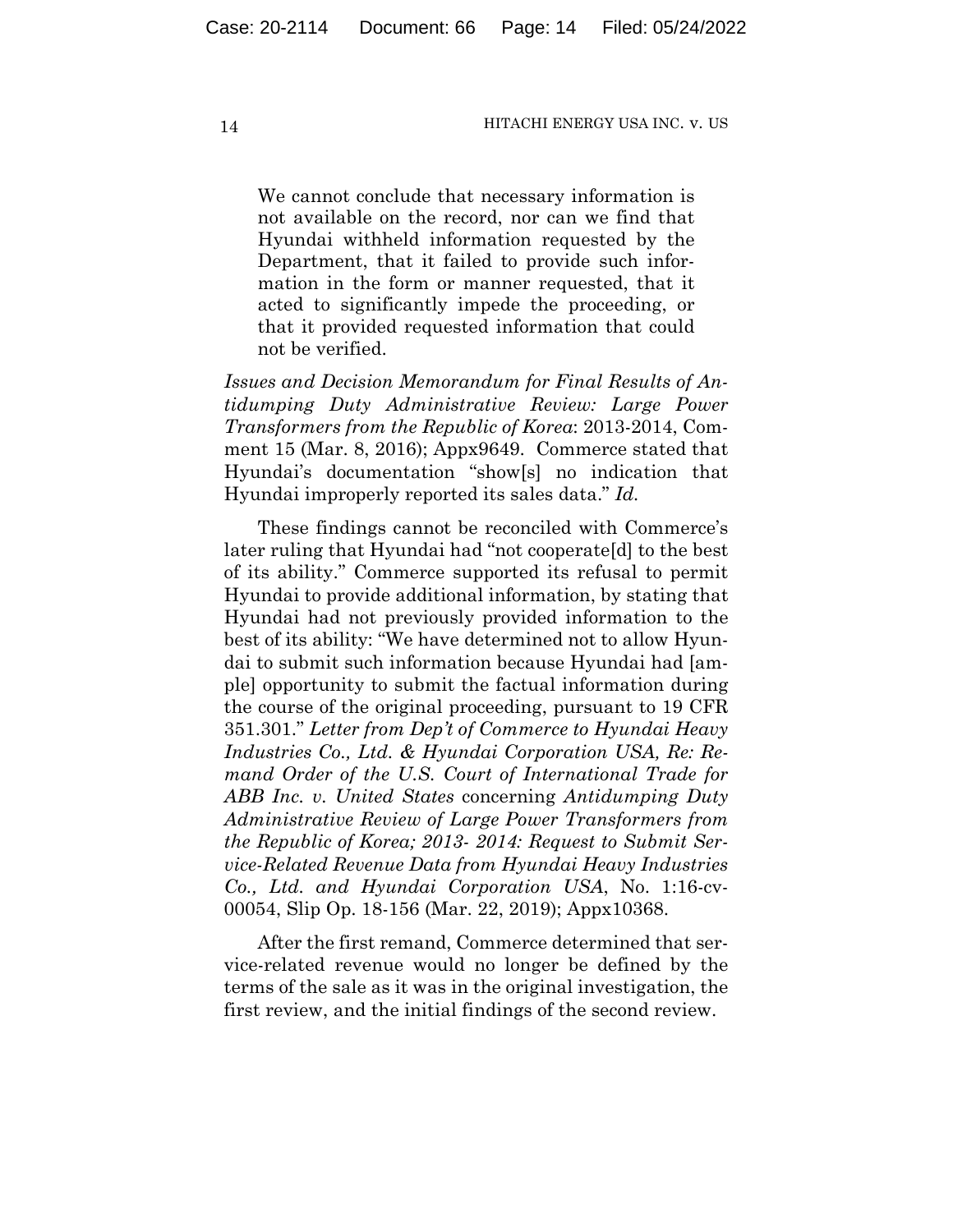"Commerce's capping methodology is not dependent upon whether a respondent must provide the service under the terms of sale as Hyundai contends, but whether such services were provided and whether the revenue amounts collected for the provision of such services exceed the cost of those services. Neither is Commerce's capping methodology dependent upon whether the service-related expenses and revenues are separate line-items on an invoice to the unrelated customer."

*Final Results of Redetermination Pursuant To Court Remand*, *ABB Inc. v. United States*, No. 1:16-cv-00054 (Ct. Int'l Trade Feb. 7, 2018), ECF No. 95; Appx105-106. Thus documentation of the line-item breakouts became a factor in the administrative review.

Commerce's denial of Hyundai's request to provide any necessary information was contrary to the statute, which states in relevant part that Commerce "shall promptly inform the person submitting the response of the nature of the deficiency and shall, to the extent practicable, provide that person with an opportunity to remedy or explain the deficiency." 19 U.S.C. § 1677m(d). The Court of International Trade has previously interpreted the statute to permit supplementation. *See SKF USA Inc. v. United States*, 391 F. Supp. 2d 1327, 1336 (Ct. Int'l Trade 2005) ("Clarity regarding what information is requested by Commerce is important, especially in cases such as this where there was confusion as to whether or not requests for data were made and whether or not these requests were refused."). In *SKF* the court admonished that it is impermissible for Commerce to delay reporting that a respondent has provided insufficient information until after it is too late to correct. "Pursuant to 19 U.S.C. § 1677m(d), if the Department wished to place the burden of error on SKF, it had to make clear and give SKF a chance to correct the error prior to the issuance of a final decision." *Id.* at 1336-37.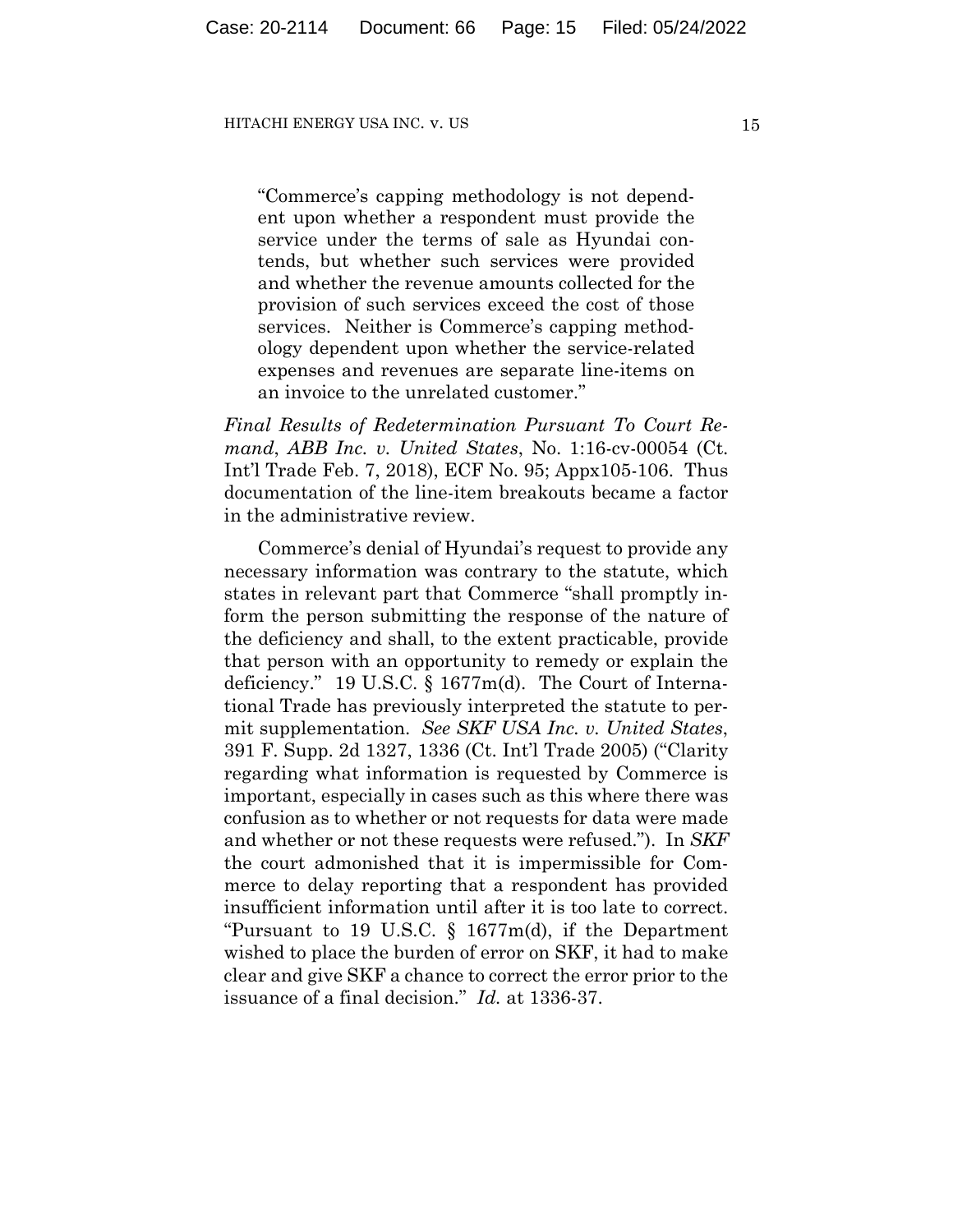In a separate proceeding on a later administrative review and a different issue, *Hyundai Steel Co. v. United States*, 282 F. Supp. 3d 1332, 1349 (Ct. Int'l Trade 2018), the court held that Commerce's failure to timely notify a party of deficiency "is itself a violation of  $\S 1677m(d)$ ." It is undisputed that no such notification was given. The government states in its brief that Commerce was not required to permit Hyundai to provide additional information because the deficiency in question was not determined until "verification." Gov't Br. 31. However, the statutory entitlement to notice and opportunity to remedy any deficiency is unqualified. Hyundai also observes that data with the breakouts of revenue in separate line items were already in Commerce's possession, although it was not required by Commerce's questionnaire. Commerce erred, in denying the opportunity to remedy the asserted deficiency.

# **B**

#### **Adverse Inferences and Applied**

### **Partial Facts Available**

Commerce drew adverse inferences and applied partial facts. When necessary information is missing or unavailable, Commerce is authorized to consider whatever facts are available, 19 U.S.C. § 1677e(a), and to "use an inference that is adverse to the interests of that party in selecting from among the facts otherwise available" when the party has "failed to cooperate by not acting to the best of its ability to comply with a request for information." 19 U.S.C. § 1677e(b)(1). *See Nat'l Nail Corp. v. United States*, 390 F. Supp. 3d 1356, 1373 (Ct. Int'l Trade 2019) ("[T]he use of 'facts otherwise available,' to fill in gaps, applies when necessary information is lacking, regardless of the reason for its absence . . . An adverse inference, on the other hand, may only be drawn where the reason underlying the absence of necessary information was the respondent's failure to cooperate to 'the best of its ability,' that is, where the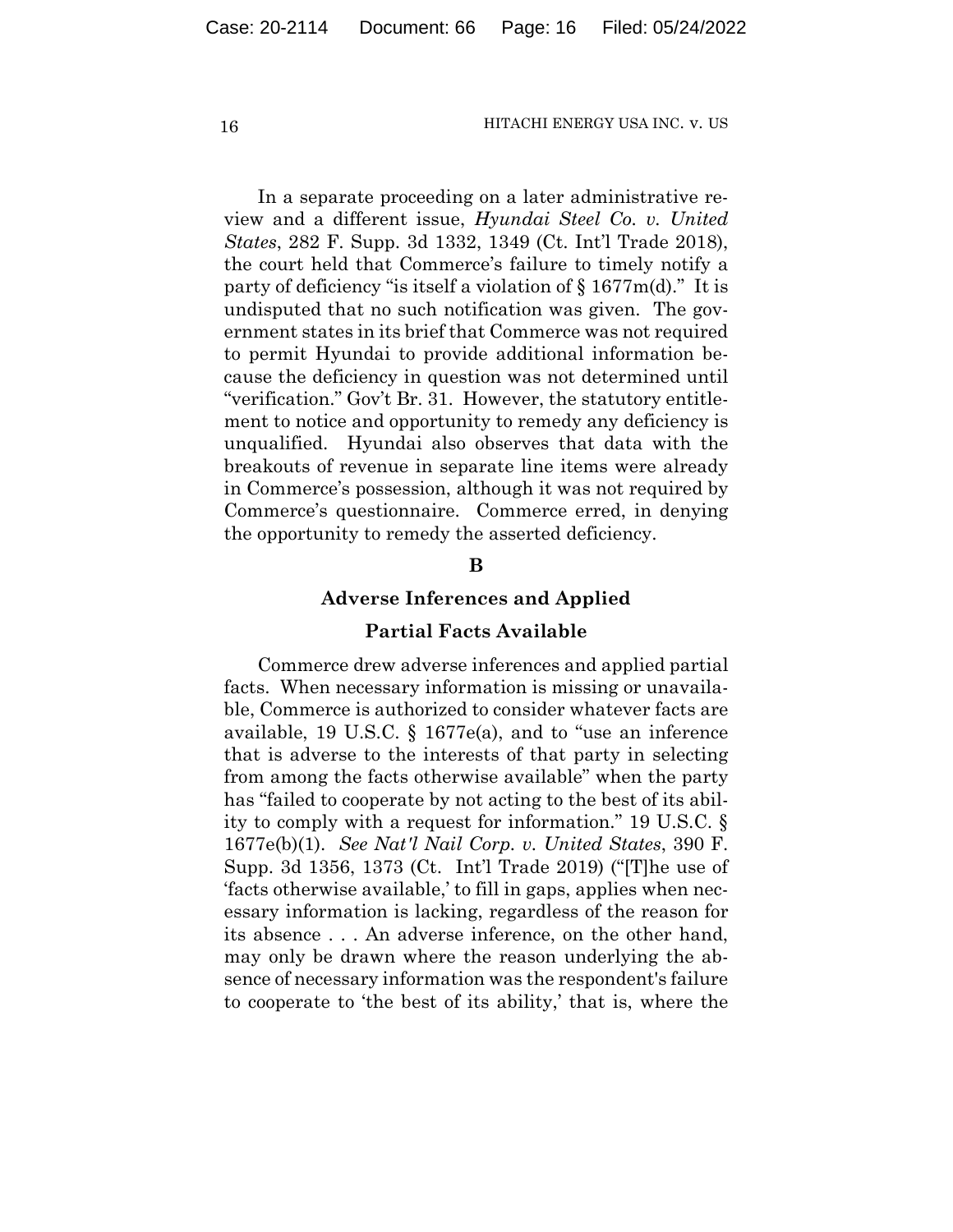respondent failed to do the maximum it was able to do.") (citation omitted).

Commerce is authorized to draw an adverse inference and to apply the highest dumping margin when the respondent fails to do the maximum*. See Maverick Tube Corp. v. United States*, 857 F.3d 1353, 1361 (Fed. Cir. 2017) (adverse inference based on adverse facts available may be appropriate when an interested party has been notified of a defect in its questionnaire response yet continues to provide a defective response).

Section 1677e(a)(2)(D) requires that the authorization to rely on adverse facts available is subject to  $\S 1677m(d)$ , which requires Commerce to provide notice and an opportunity to remedy a deficiency. Commerce has no authority to apply adverse facts and inferences unless the respondent has failed to provide requested information when notified of the deficiency, and has not acted to the best of its ability in responding to such requests. 19 U.S.C. § 1677e(a). *See also Canadian Solar Inc. v. United States*, 537 F. Supp. 3d 1380, 1398 (Ct. Int'l Trade 2021) (holding that "Commerce must give Canadian Solar an opportunity to correct any deficient information"); *Shelter Forest Int'l Acquisition, Inc. v. United States*, 497 F. Supp. 3d 1388, 1401 (Ct Int'l Trade 2021) ("Commerce must raise identified deficiencies such as this one and provide respondents with an opportunity to explain, correct or supplement it.").

Commerce is permitted by 19 U.S.C.  $\S 1677e(b)(1)(A)$  to draw adverse inferences "in selecting from the facts available" when "an interested party has failed to cooperate by not acting to the best of its ability to comply with a request for information." *Taian Ziyang Food Co. v. United States*, 637 F. Supp.2d 1093, 1118 (Ct. Int'l Trade 2009). To this end, Commerce "must make a finding that a party has failed to act to the best of its ability when complying with a request for information from Commerce." *Id.* Here,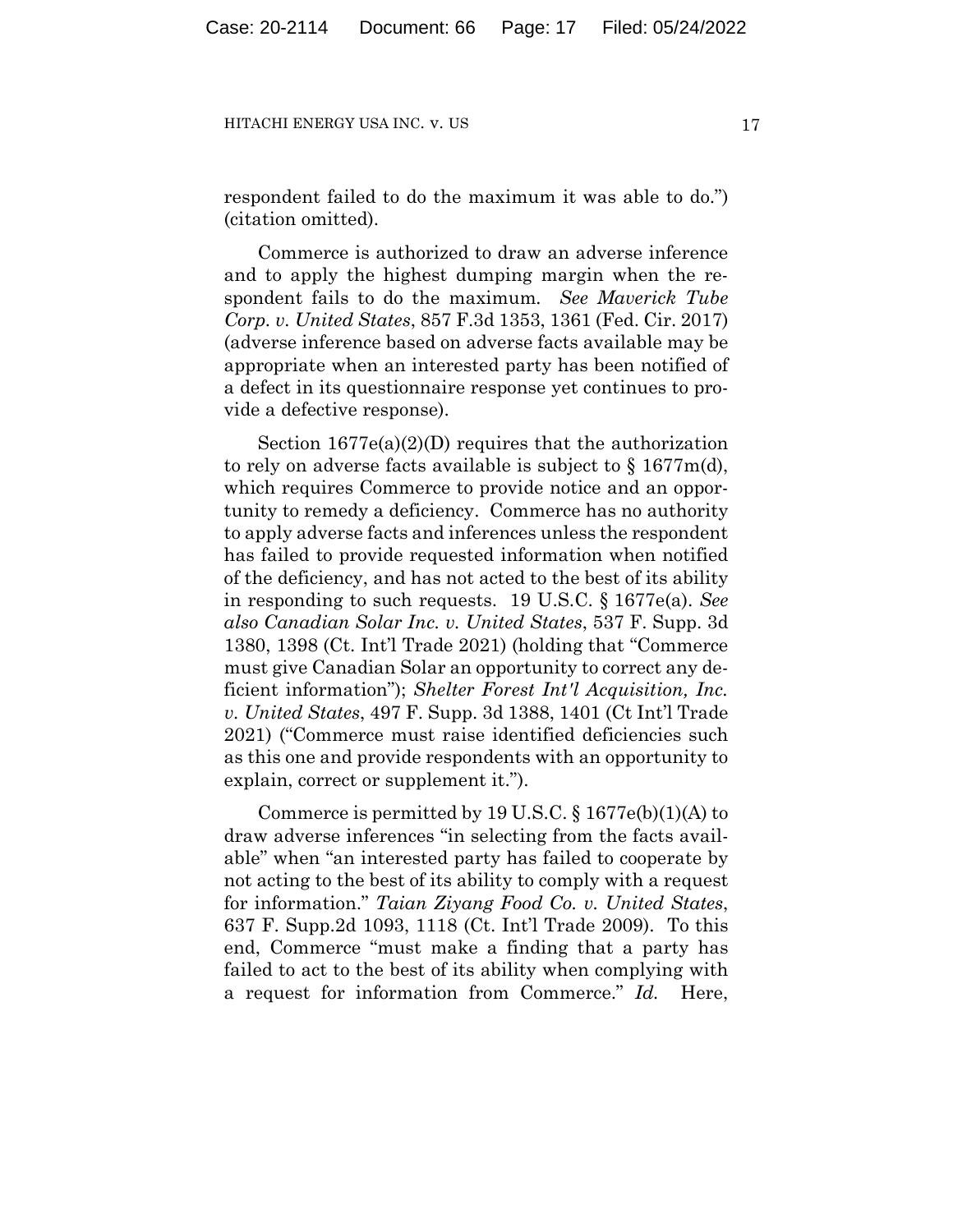Commerce made adverse inferences and relied on adverse facts, although there was no refusal to provide the information whose absence created a gap that required the use of facts available. Hyundai explains how this error increased the dumping margin:

[B]ecause it rejected Hyundai's request to submit additional information, the Department was unable to determine whether there was SRR for the remaining sales. As partial adverse FA, the Department reduced all other U.S. gross unit prices "by the *highest* percentage difference between service-related revenue and the service-related expenses from the SEQUs with usable service-related expenses" on the record. This substantially increased the dumping margin.

Hyundai Br. 29 (*internal citations omitted*). "Before making adverse inference, Commerce must examine a respondent's actions and assess the extent of the respondent's abilities, efforts, and cooperation in responding to Commerce requests for information." *Nippon Steel Corp. v. United States*, 337 F.3d 1373, 1382 (Fed Circ. 2003). Commerce made no such examination, and on this appeal, the only excuse offered for Commerce's failure to provide Hyundai with a notice of deficiency and the opportunity for remedy, was that Commerce "discovered" the deficiency only on "verification." This argument does not track Commerce's prior position that the deficiency arose when Commerce changed its methodology to satisfy a prior remand from the Court of International Trade.

The government does not assert that Hyundai withheld information, or committed any of the transgressions in § 1677e(a)(1) or (2). The government agrees that Commerce changed its methodology, and the government acknowledges that "Commerce's analysis has evolved in this proceeding." Gov't Br. 29.